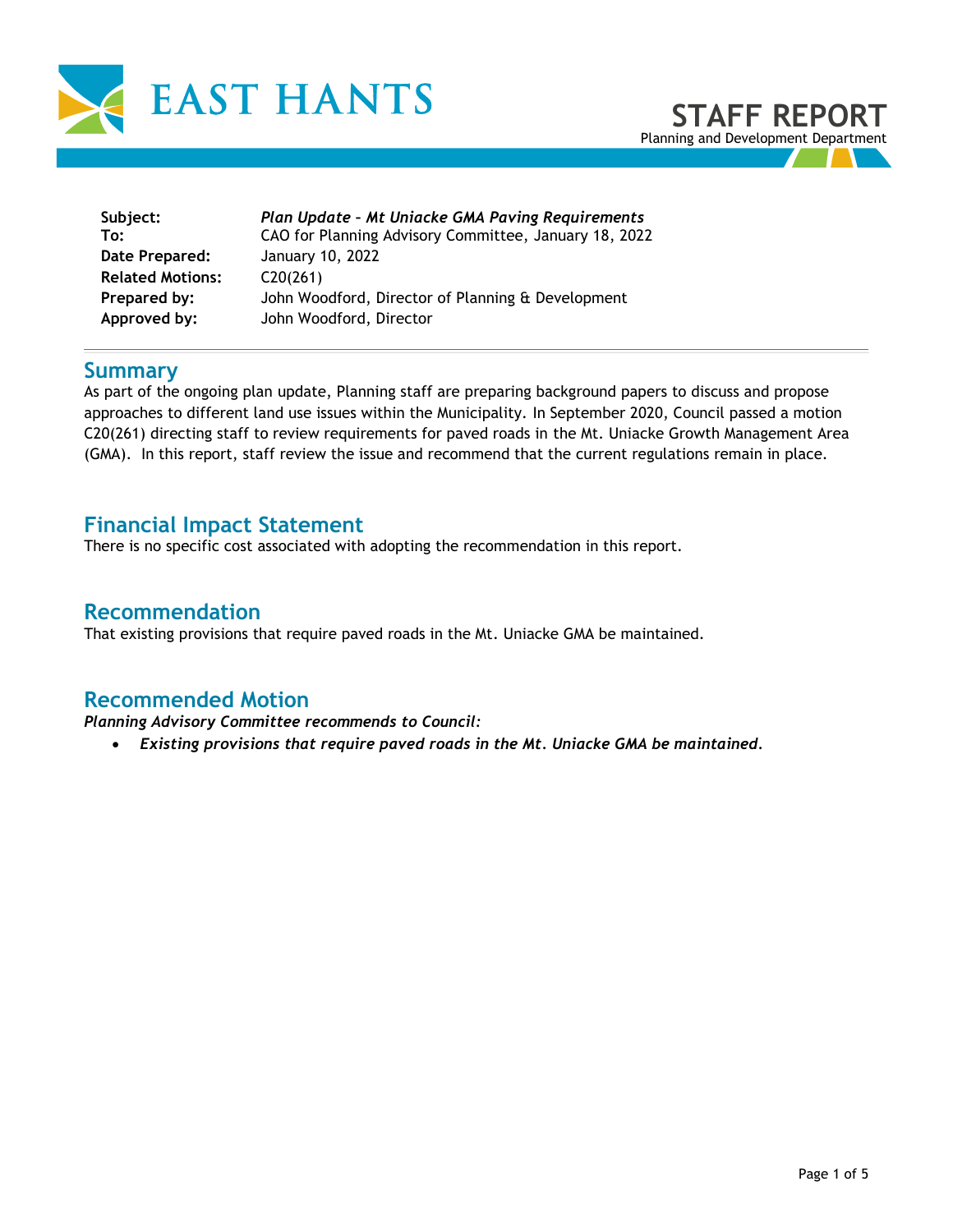# **Background**

In September 2020 Council passed the following motion:

*C20(261) Passed that Council direct staff prepare a report on the current Growth Management Area and should it be revised with regards to paving of roads for new development.* 

Although the motion doesn't mention Mt. Uniacke, the discussion at the time suggested that requiring paved roads in this area may be discouraging development. Given that Mt. Uniacke is the only Growth Management Area (GMA) that is not serviced with municipal sewer, it has much lower density. For example, the minimum area for an R1 lot goes from 500 m<sup>2</sup>, where there are municipal services, to 3720 m<sup>2</sup>, where on-site services must be used. Similarly, lot frontage goes from 16 m to 30 m. The result would be potentially less profitable development economics with 7 times fewer lots and nearly twice the paving cost per lot.

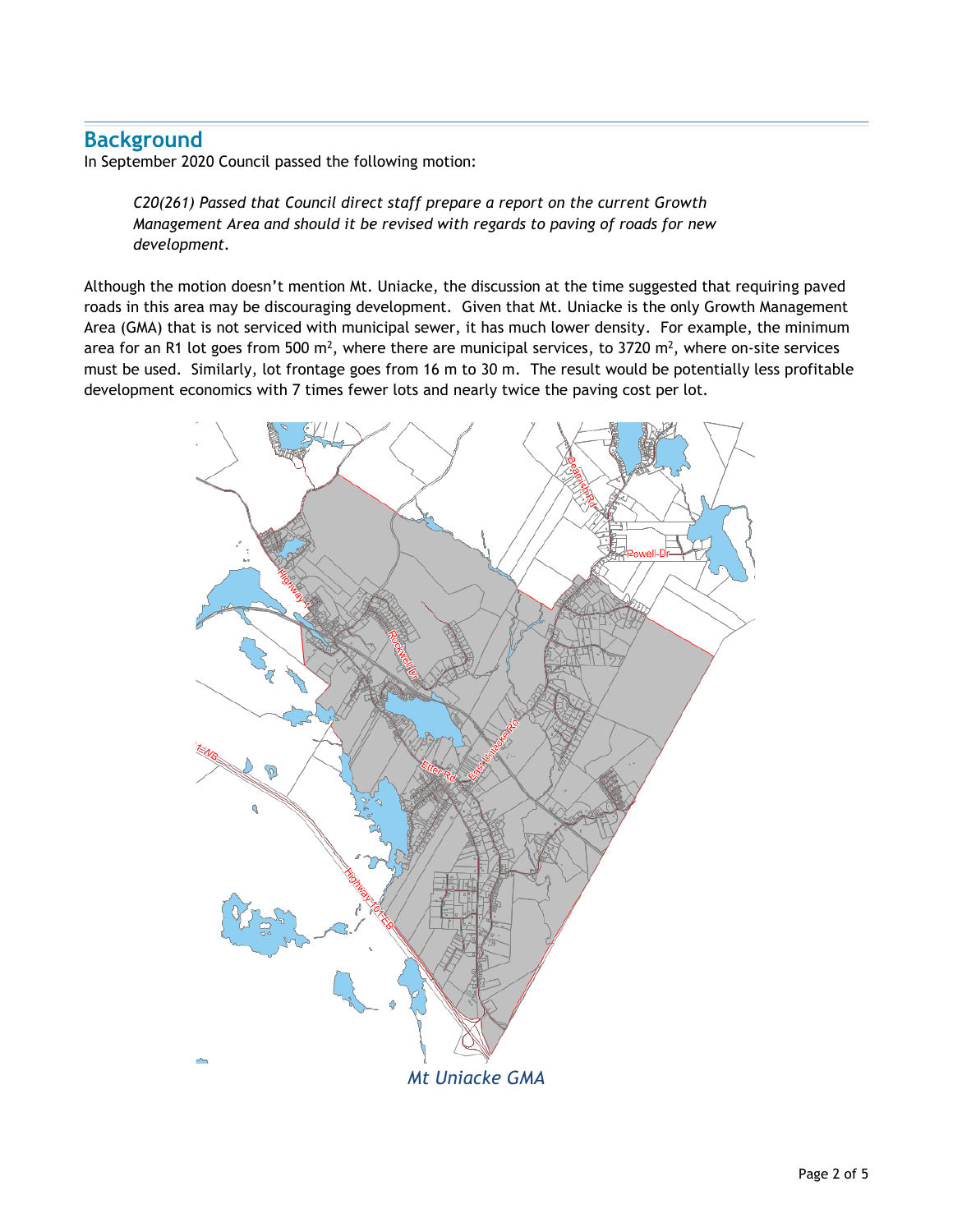## **Discussion**

Council has debated the requirement for paved roads in various areas of the municipality a number of times. The current regulations, which have been in place since April 2006, require paved roads in all Growth Management Areas and Growth Reserve Areas while not requiring paving elsewhere. The rationale for this is that it is these areas, whether serviced or not, that Council is directing growth to. With greater development comes greater traffic and resulting complaints about dust and potholes on unpaved roads.

In addition, the argument about the weaker development economics with paved roads, given the lower density, ignores the significant additional costs developers face when building new roads in serviced areas. These costs include the installation of sewer, water, buried storm drains, curbs, street trees and sidewalks. Serviced areas are also subject to the Lot Grading Bylaw and require 10% of the land to be dedicated to the municipality for public open space as opposed to 5% in unserviced areas. Another significant cost that only applies to serviced areas are infrastructure fees which amount to \$6,000 per R1 lot.

Although staff have heard complaints about the road paving requirement in the past, in the last few years staff have noticed an increased interest in development in the Mt. Uniacke area and the road paving requirement no longer seems to be an issue.

Current examples of development in the Mt. Uniacke area requiring road paving include:

The Orchards, a 23 lot subdivision off of the Etter Road which has received tentative approval under the Subdivision Bylaw.

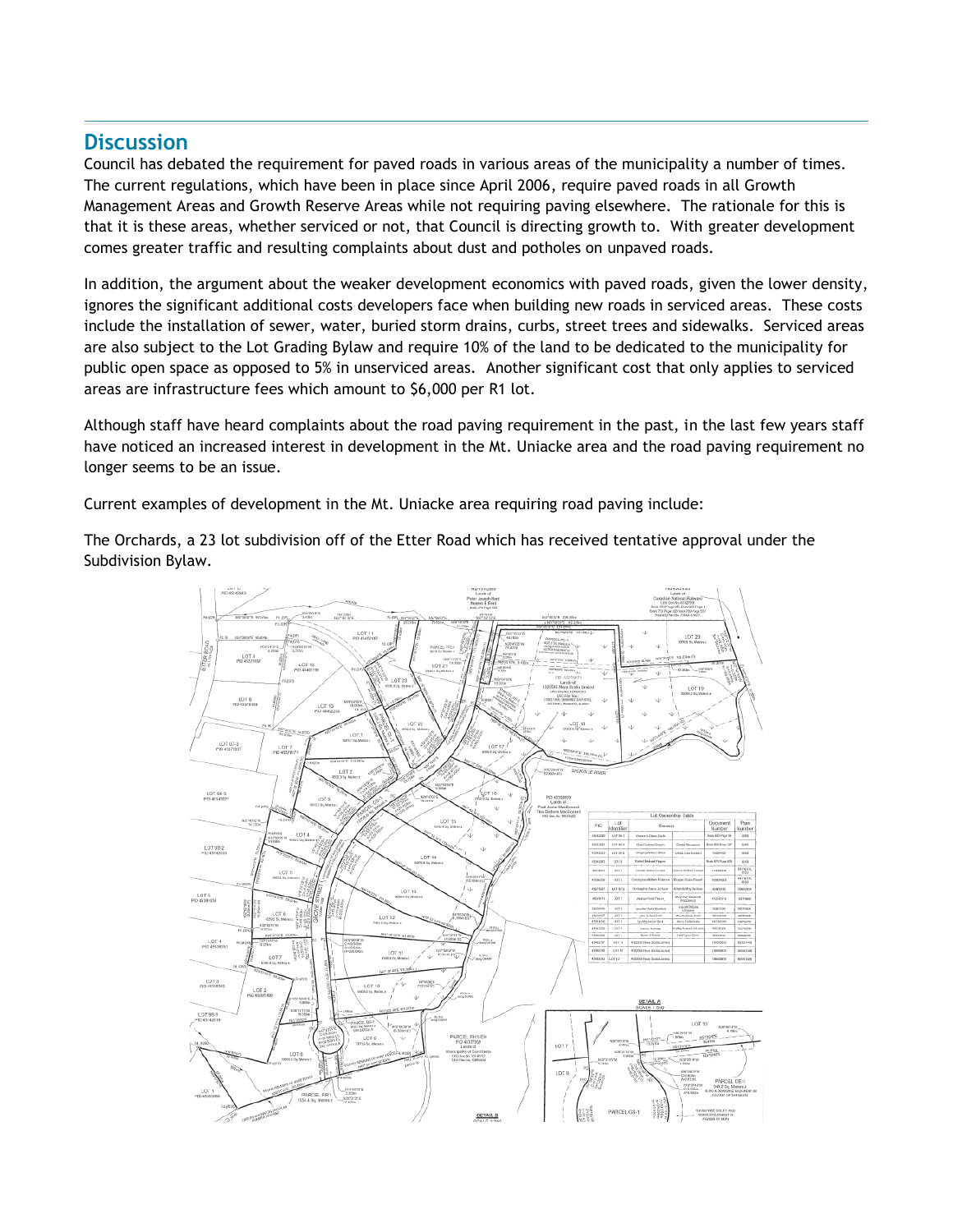Portree JACC's proposal for a 50 lot subdivision currently under review for an MPS/LUB amendment off of the South Uniacke Road.



Headwater Village Phase 3, a 24 lot subdivision off of the Old Mines Road.